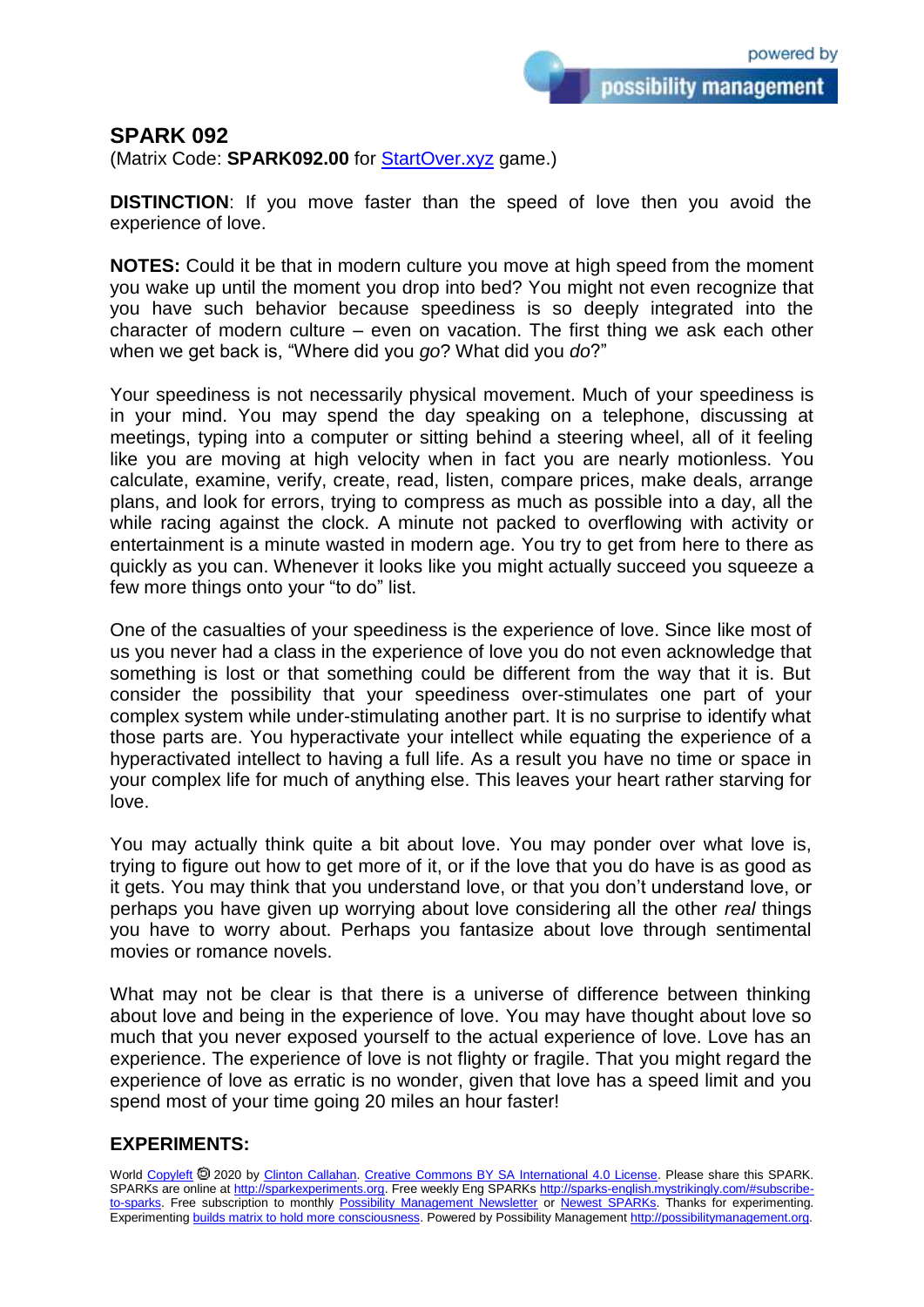This experiment has three steps and requires the willing and conscious collaboration of someone you love. They do not have to be the *ultimate* someone you love. They only need to be someone who you love and who loves you. I suspect that there are more of these people in your life than you might normally be willing to admit. Choose one. Ask them to read this entire SPARK with you and then try the following experiment together. Agree on a place to meet at 11:00 on Saturday or Sunday morning for two hours, having eaten breakfast but not lunch. The place should be a big park with wide level pathways, trees, and running water or a lake. It can be in town or out of town, as long as it is separated from traffic. Before you meet on that day already do STEP ONE, separately.

**SPARK092.01** PREPARATION The direct undiluted experience of love may be intense. Since your nervous system is already barraged and raw with overwhelming daily stimulation your true intention with regards to intensity may be to avoid it rather than embrace it. If this is true for you then STEP ONE is to heal your nerves. Start this morning with a relaxing massage and then step into a steam bath, or do gentle stretches and soak in a hot tub. Do something quiet and easeful to detoxify and replenish your physical body. The preparation for subtle intensity is to completely relax. This does not mean go eat chocolate or ice cream, drink wine, or watch videos. These all add to the stress. Whatever you do does not have to be a big deal – just something to physically slow down. Have your partner prepare themselves in a similar way but *do not do this preparation together*. Do it separately.

**SPARK092.02** SHIFT Meet with your partner at the agreed upon time and place. Speak almost nothing when you come together. Do not touch each other for this whole experiment. Read this paragraph again together. Our standard orientation towards interacting with each other is based on words. We have been incarcerated in a verbal prison. This experiment is about having a prison break. You have come together to directly experience a subtle whole body sensation. Experience is wordless. Sensation happens previous to words. Before beginning STEP THREE you and your partner need to shift out of the verbal jungle and melt into experiential expansiveness. How do you do this? Breathe. Feel the quality of the air and clothes and hair on your skin. Move slowly and majestically like a lioness in the African sun. Forget about before now and after now. Look around and see exactly what is there. Use your eyes as receptors rather than analyzers. Let the light, colors and forms flow in. Breathe and notice the smells, temperature and humidity changes. Do not name anything. Do not try to figure anything out. Have no opinions. Make no comments. Let it be as it is and be with it exactly that way. Take ten minutes of silence and stillness to leave words behind while being together.

**SPARK092.03** GO This experiment may not work the first time you try it. Then again it might work and you might not want it to. Do not worry about it. At least you get to take a walk in the park with a nice person. One of you look into the other's eyes and say, "We are gathered together in the name of love." You are using the principle that two or more gathered in the name of love creates the space of love. This asserts that love is happening in the space of your meeting. Then slowly begin to walk together side by side. Let us be clear about what "slowly" means. Walk slower than your mind imagines the pace of walking to be. Way slower – perhaps a third of your normal

World [Copyleft](https://en.wikipedia.org/wiki/Copyleft) <sup>®</sup> 2020 by [Clinton Callahan.](http://clintoncallahan.mystrikingly.com/) [Creative Commons BY SA International 4.0 License.](https://creativecommons.org/licenses/by-sa/4.0/) Please share this SPARK. SPARKs are online at [http://sparkexperiments.org.](http://sparks-english.mystrikingly.com/) Free weekly Eng SPARKs [http://sparks-english.mystrikingly.com/#subscribe](http://sparks-english.mystrikingly.com/#subscribe-to-sparks)[to-sparks.](http://sparks-english.mystrikingly.com/#subscribe-to-sparks) Free subscription to monthly [Possibility Management Newsletter](https://possibilitymanagement.org/news/) or [Newest SPARKs.](https://www.clintoncallahan.org/newsletter-1) Thanks for experimenting. Experimentin[g builds matrix to hold more consciousness.](http://spaceport.mystrikingly.com/) Powered by Possibility Managemen[t http://possibilitymanagement.org.](http://possibilitymanagement.org/)